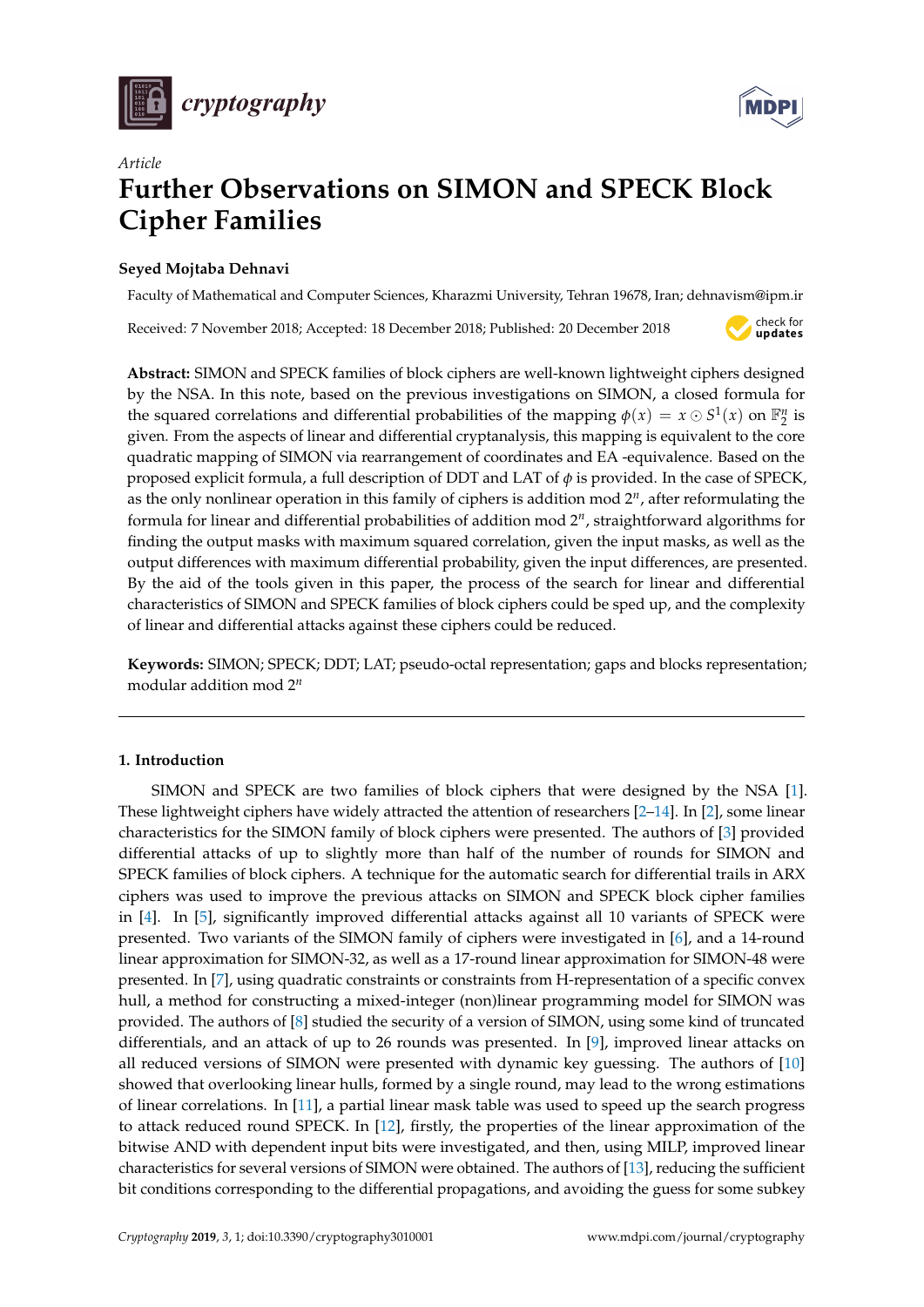bits or equivalent key bits involved in the conditions, extended differential attacks on SIMON by 2–4 more rounds. In [\[14\]](#page-11-0), an algorithm to find a differential path in ARXstructures was proposed, and based on this, previous differential attacks on various versions of SPECK were improved. All of the mentioned papers investigated SIMON and/or SPECK from linear and/or differential aspects and examined the resistance of these ciphers against linear and differential cryptanalysis.

Some authors have studied the properties of the components of these ciphers from theoretical aspects [\[15–](#page-11-11)[24\]](#page-11-12). In [\[15,](#page-11-11)[16\]](#page-11-13), linear and differential properties of SIMON-like ciphers were investigated, from the mathematical viewpoint, and an efficient formula for computing linear and differential probabilities of SIMON was presented. In [\[18\]](#page-11-14), after a theoretical examination, the authors studied how rotational cryptanalysis is affected when constants are injected. In [\[17\]](#page-11-15), after some mathematical investigations, the resistance of SIMON-like ciphers against differential cryptanalysis was analyzed, and upper bounds for the differential probabilities of differential characteristics for some certain instances were provided. In [\[19](#page-11-16)[,20\]](#page-11-17), upon some theoretical studies, upper bounds for differential probabilities and squared correlations for SIMON-like ciphers were provided, and provably optimal differential trails for various versions of SIMON were presented. In [\[21](#page-11-18)[–24\]](#page-11-12), linear properties of addition mod 2*<sup>n</sup>* were investigated, from the mathematical viewpoint.

In this note, based on the previous studies, nonlinear components of SIMON and SPECK families of ciphers are examined. The method of the research of this paper is somewhat similar to [\[15–](#page-11-11)[24\]](#page-11-12): we study the linear and differential properties of the components of SIMON and SPECK families of block ciphers, from the mathematical viewpoint.

The only nonlinear component of SIMON family of block ciphers is the quadratic mapping:

$$
f: \mathbb{F}_2^n \to \mathbb{F}_2^n,
$$
  

$$
f(x) = S^1(x) \odot S^8(x) \oplus S^2(x),
$$

for  $n = 16, 24, 32, 48, 64$ . The mapping f is equivalent to  $\phi$  below, through a permutation of coordinates and EA-equivalence:

$$
\phi: \mathbb{F}_2^n \to \mathbb{F}_2^n,
$$
  

$$
\phi(x) = x \odot S^1(x).
$$

Based on the previous research on the linear and differential properties of SIMON [\[15](#page-11-11)[,16](#page-11-13)[,18](#page-11-14)[–20\]](#page-11-17), a simple explicit formula for differential probabilities and squared correlations of *φ* is given. Besides, a full description of DDT and LAT of *φ* is provided, in this paper.

The only nonlinear operation in the SPECK family of block ciphers is addition mod 2<sup>n</sup>, with  $n = 16, 24, 32, 48, 64$ . Based on the previous studies on the linear and differential properties of this operation [\[21–](#page-11-18)[24\]](#page-11-12), a closed formula for differential probabilities and squared correlations of modular addition mod 2<sup>n</sup>, along with straightforward algorithms for finding the output masks with the maximum squared correlation, given the input masks and the output differences with the maximum differential probability, given the input differences, are presented.

By the aid of the main contribution of the current paper, i.e., the full description of DDT and LAT of *φ*, which in turn leads to the full determination of DDT and LAT of the core quadratic mapping of SIMON, as well as the straightforward algorithms for finding the optimum output differences, given the two input differences and the optimum output masks, given the two input masks for the operation of modular addition mod 2<sup>n</sup>, the process of finding good linear and differential characteristics for the lightweight ciphers SIMON and SPECK could be sped up, and the complexity of linear and differential attacks against these ciphers could be reduced.

Section [2](#page-2-0) gives the preliminary notations and definitions. Section [3](#page-3-0) is devoted to the examination of the linear and differential properties of SIMON. Section [4](#page-7-0) discusses the linear and differential properties of SPECK, and Section [5](#page-10-3) is the conclusion.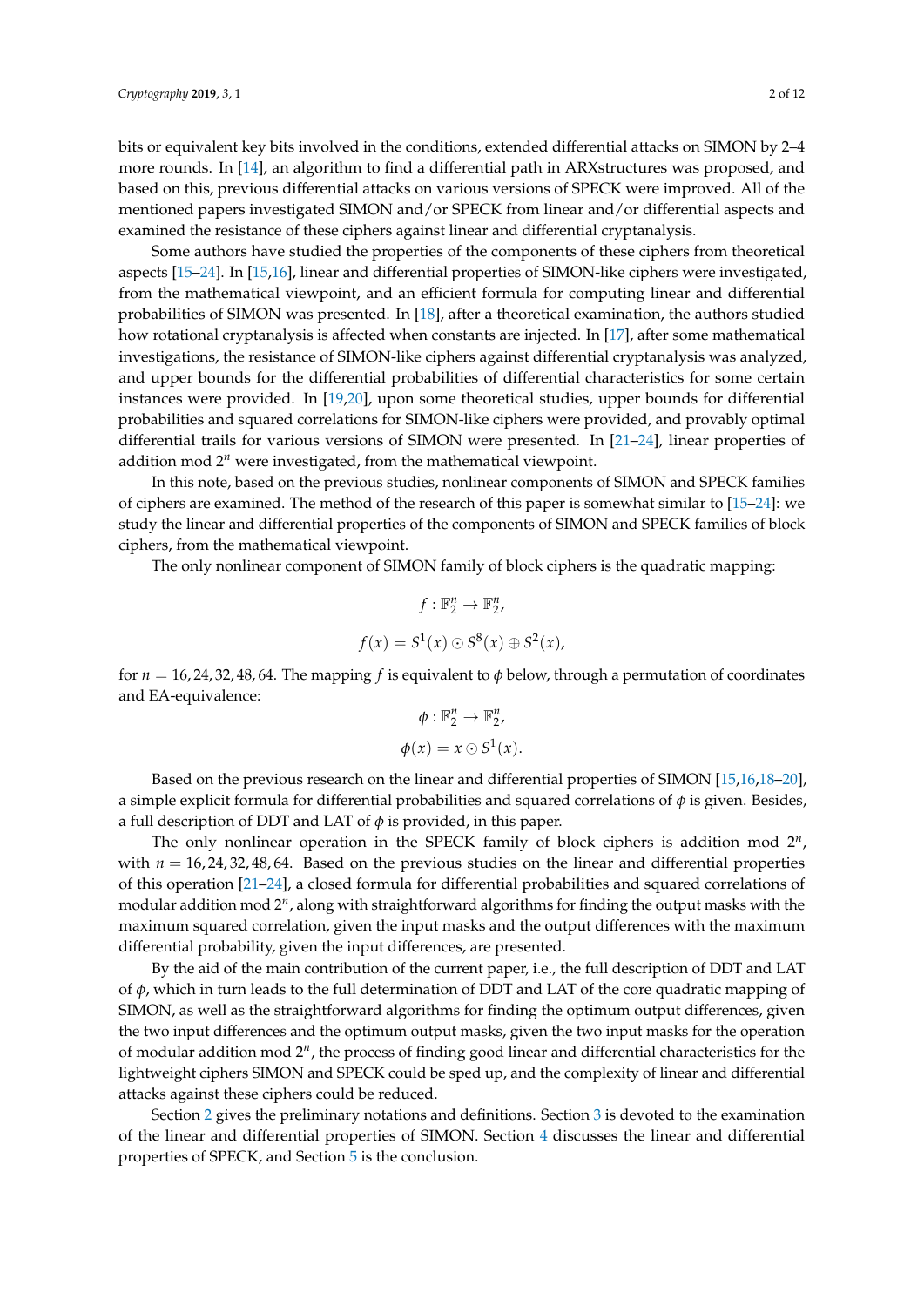### <span id="page-2-0"></span>**2. Preliminary Notations and Definitions**

In the sequel *i*, *j*, *m*, *n*, *t*, *r*, and *s* are natural numbers. The *n*-dimensional space over  $\mathbb{F}_2$ , the finite field with two elements, is denoted by  $\mathbb{F}_2^n$ . Left rotation by *t* times on *x* is denoted by  $S^t(x)$ . The operations of AND, OR, and XOR are denoted by  $\odot$ ,  $\vee$ , and  $\oplus$ , respectively. The Hamming weight of a binary number or vector *x* is represented by  $w(x)$  and the complement of *x* by *x*<sup> $\bar{x}$ . The standard</sup> dot product in  $\mathbb{F}_2^n$  is denoted by  $\cdot$ . The all one and the all zero vectors are represented by **1** and **0**, respectively.

Let  $f : \mathbb{F}_2^n \to \mathbb{F}_2^n$ . Define:

$$
D_f(a,b) = |\{x \in \mathbb{F}_2^n : f(x) \oplus f(x \oplus a) = b\}|.
$$

The matrix or table  $[D_f(a, b)]$ ,  $a, b \in \mathbb{F}_2^n$ , is called the Difference Distribution Table (DDT) of  $f$ . The normalized DDT of *f* is defined as:

$$
\mathbb{D}_f = [\mathbb{D}_f(a,b)] = [D_f(a,b)/2^n].
$$

Not that for every  $a \in \mathbb{F}_2^n$ , we have:

$$
\sum_{x\in\mathbb{F}_2^n}\mathbb{D}_f(a,x)=1.
$$

If we have  $\mathbb{D}_f(a, x) \neq 0$  for some  $x \in \mathbb{F}_2^n$ , then *x* is called an admissible output difference for *a* in this paper.

The Walsh coefficient of *f* on *a* and *b* is defined as:

$$
W_f(a,b) = \sum_{x \in \mathbb{F}_2^n} (-1)^{a \cdot x \oplus b \cdot f(x)}.
$$

The matrix or table  $[W_f(a, b)]$ ,  $a, b \in \mathbb{F}_2^n$ , is called the Linear Approximation Table (LAT) of  $f$ . The normalized LAT of *f* is defined as:

$$
\mathbb{L}_f = [\mathbb{L}_f(a, b)] = [W_f^2(a, b)/2^{2n}].
$$

Not that for every  $b \in \mathbb{F}_2^n$ , we have:

$$
\sum_{x\in\mathbb{F}_2^n}\mathbb{L}_f(x,b)=1.
$$

If we have  $\mathbb{L}_f(x, b) \neq 0$  for some  $x \in \mathbb{F}_2^n$ , then *x* is called an admissible input mask for *b*, in the current paper.

Let  $a = (a_{n-1},...,a_1,a_0) \in \mathbb{F}_2^n$ . Put  $\alpha = (\alpha_{n-1},..., \alpha_1, \alpha_0)$  with  $\alpha_i = (a_i, a_{i-1}, a_{i-2}), 0 \le i < n$ : the indices are calculated mod *n*. In this paper, this representation is called the pseudo-octal representation of *a*. It is obvious that every binary number *a* has a unique pseudo-octal representation; but a sequence of octal symbols is not necessarily the pseudo-octal representation of a binary number. If a sequence of octal symbols is the pseudo-octal representation of a binary number, then it is called admissible in this paper. For an  $\alpha$  to be admissible, the consecutive appearance of octal symbols should be as follows:

<span id="page-2-1"></span>
$$
\{0,1\} \to \{0,4\}, \ \{2,3\} \to \{1,5\}, \ \{4,5\} \to \{2,6\}, \ \{6,7\} \to \{3,7\}. \tag{1}
$$

For example, 110010 has the pseudo-octal representation 641253. This representation is used in Section [3.](#page-3-0)

Another representation for binary numbers that is used in Section [3,](#page-3-0) is as follows: any binary number could be represented by consecutive gaps and blocks. A gap is a series of zeroes, and a block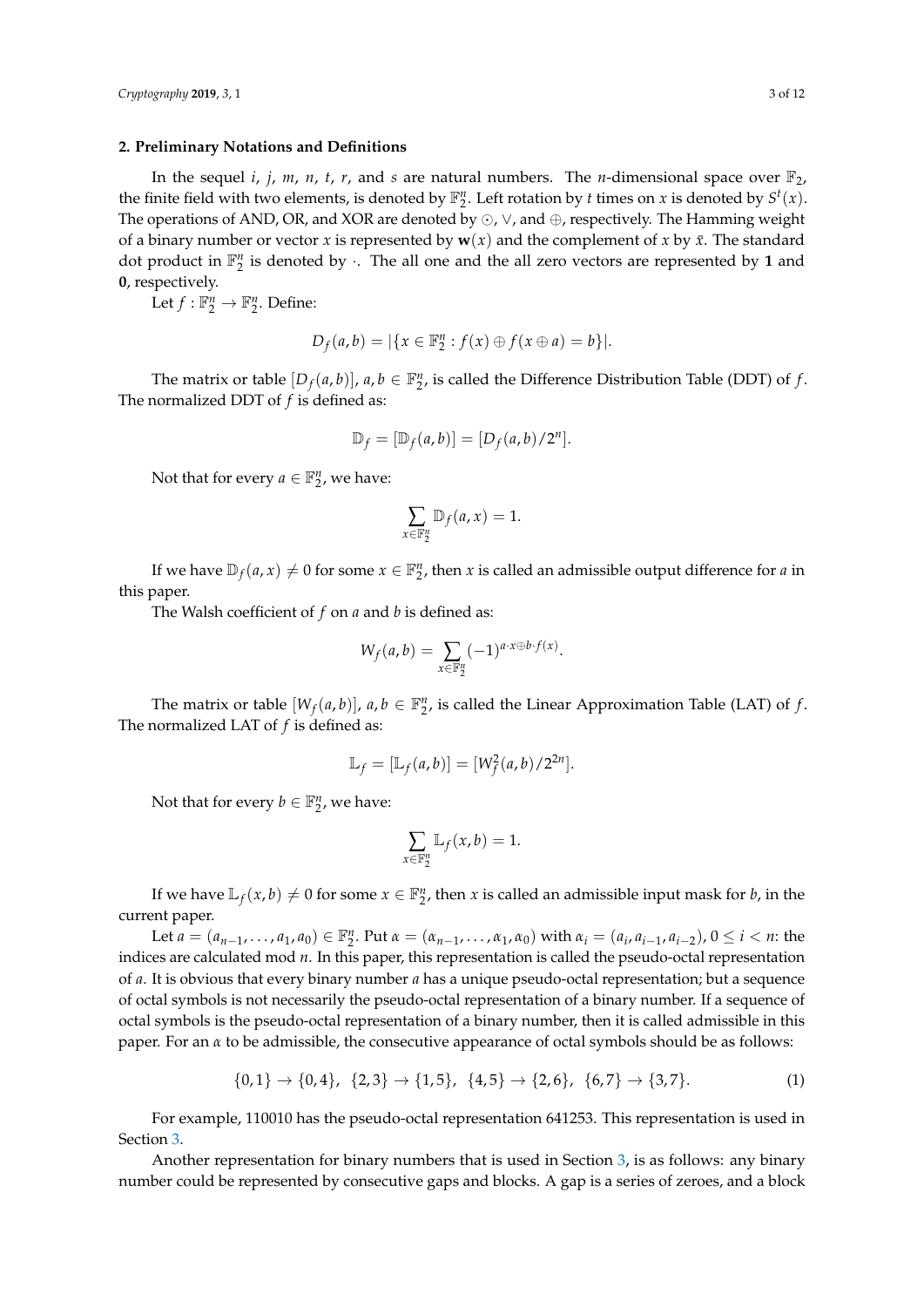is a series of ones. Any number, except the all one and all zero vectors, up to a rotation, consists of some *m* many gaps and blocks  $\mathbf{1}_{b_i}\mathbf{0}_{a_i}$ , with  $a_i$ ,  $b_i \geq 1$ ,  $1 \leq i \leq m$ . For example, the number 0011010110, rotated two times to the left, is of the form  $\mathbf{1}_2 \mathbf{0}_1 \mathbf{1}_1 \mathbf{0}_1 \mathbf{1}_2 \mathbf{0}_3$ .

#### <span id="page-3-0"></span>**3. Linear and Differential Properties of SIMON**

Linear and differential properties of the core quadratic mapping of the SIMON family of block ciphers were studied in [\[15](#page-11-11)[–20\]](#page-11-17). The mapping:

$$
\phi: \mathbb{F}_2^n \to \mathbb{F}_2^n,
$$
  

$$
\phi(x) = x \to x \odot S^1(x),
$$

is equivalent to the core quadratic mapping of SIMON, through a permutation of coordinates and EA-equivalence [\[15,](#page-11-11)[16\]](#page-11-13). In this section, based on the previous examinations, the simple closed formula for differential probabilities and squared correlations of  $\phi$  is given. Besides, a full description of DDT and LAT of  $\phi$  is provided. Firstly, a theorem from [\[15,](#page-11-11)[16\]](#page-11-13) is recalled:

**Theorem 1.** *The differential probability of φ on α and β is:*

$$
\mathbb{D}_{\phi}(\alpha,\beta) = \begin{cases} 2^{1-n} & \alpha = 1, \ \mathbf{w}(\beta) = 0 \mod 2, \\ 2^{-s} & \alpha \neq 1, \beta \odot \overline{\text{variables}} = \mathbf{0}, (\beta \oplus S^1(\beta)) \odot \text{doublebits} = \mathbf{0}, \\ 0 & o.w. \end{cases}
$$

*where:*

$$
s = \mathbf{w}(variables \oplus doublebits),
$$
  
*variables* =  $S^1(\alpha) \vee \alpha$ ,  
*doublebits* =  $\alpha \odot \overline{S^1(\alpha)} \odot S^2(\alpha)$ .

<span id="page-3-1"></span> $\bf{Theorem~2.}$  Let  $\alpha \neq \bf{0}$ ,  $\bf{1}$  consist of gaps and blocks of the form  $\bf{1}_{b_i}\bf{0}_{a_i},\bf{1}\leq i\leq m$ , according to the notations presented in Section 1. Then, for any admissible output difference  $x\in \mathbb{F}_2^n$ , we have:

$$
\mathbb{D}_{\phi}(\alpha, x) = 2^{-(\mathbf{w}(\alpha)+s)},
$$

*where s* =  $|\{1 \le i \le m : a_i \ne 1\}|$ ; *i.e.*, *s is the number of gaps of length greater than one.* 

**Proof.** Firstly, note that  $\mathbf{w}(\alpha) + s = \mathbf{w}(\alpha) + m - t$ , where:

$$
t = |\{1 \le i \le m : a_i = 1\}|.
$$

According to Table [1](#page-4-0) and [\(1\)](#page-2-1), the theorem is proven via case-by-case analysis. The blocks of length one and the blocks of length greater than one should be treated separately. Furthermore, the gaps before and after this block should be analyzed separately, according to their lengths: again, the gaps of length one and the gaps of length greater than one should be verified separately. All the cases could also be examined by programming. For instance, consider the pattern  $\star 101100\star$  with the pseudo-octal representation  $\star$ 5364 $\star$ . Either the pattern is of the form  $\star$ 0101100 $\star$  or  $\star$ 25364 $\star$  in pseudo-octal representation, in which the symbols 2, 3, 6, and 4 each add one to the absolute value of the exponent of differential probability, according to Table [1;](#page-4-0) or the leftmost block in the pattern is of length greater than one. For the sake of simplicity, suppose that the pattern is of the form  $\star$ 01101100 $\star$ , which corresponds to  $\star$ 365364 $\star$ , where 4, 6, 3, 6, and 3 each have a contribution of one. Therefore, for the presented pattern, the differential probability equals the weight, plus the number of blocks, minus the number of gaps of length one.  $\Box$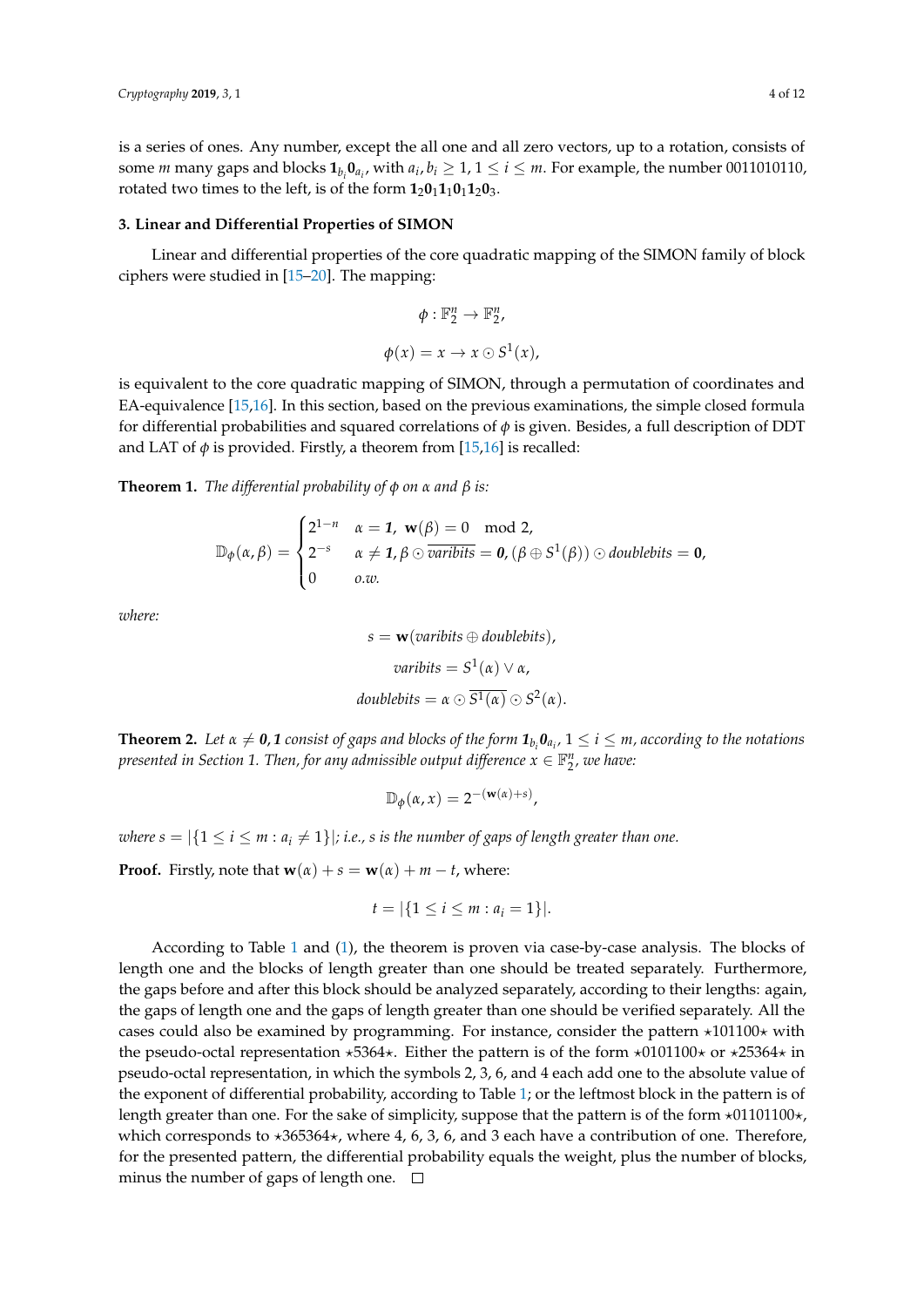In spite of the fact that the core mapping of SIMON does not inherit all the visual properties of *φ*, but regarding the equivalence between the core quadratic mapping of SIMON and *φ*, Theorem 5 in [\[19\]](#page-11-16) and Lemma 2 in [\[17\]](#page-11-15) are direct results of Theorem [2.](#page-3-1)

Before stating the next theorem, some notations are explained. In the following theorems, A*<sup>t</sup>* denotes an arbitrary *t*-bit number, or equivalently, the set off all *t*-bit numbers, and  $A_t^{1/2}$  stands for the set of *t*-bit words with a half-rate. For example:

$$
A_1A_2 = \{000, 001, 010, 011, 100, 101, 110, 111\},\
$$

$$
\mathcal{A}_1^{1/2} \mathcal{A}_2 = \{000, 001, 110, 111\}.
$$

<span id="page-4-0"></span>

|  |  | x Varibits Doublebits Varibits $\oplus$ Doublebits Adjacent Parity: $x \oplus S^1(x)$ |
|--|--|---------------------------------------------------------------------------------------|
|  |  |                                                                                       |
|  |  |                                                                                       |
|  |  |                                                                                       |
|  |  |                                                                                       |
|  |  |                                                                                       |
|  |  |                                                                                       |
|  |  |                                                                                       |
|  |  |                                                                                       |

**Table 1.** The pseudo-octal representation of the input (output) difference.

<span id="page-4-1"></span>**Theorem 3.** Let  $\alpha \neq 0$ ,1 consist of gaps and blocks of the form  $1_{b_i}0_{a_i}$ ,  $1 \leq i \leq m$ . Then, all the admissible *output differences for α could be represented by gaps and blocks of the following forms. Note that, rotating α by a suitable number, we could start from the first block:*

$$
\begin{cases} \n\mathbf{0}_{a_{i+1}-1} \mathcal{A}_{b_i+1} & a_{i+1} \neq 1, \\ \n\mathbf{0}_{a_{i+2}-1} \mathcal{A}_{b_{i+1}+1}^{1/2} \mathcal{A}_{b_i+1} & a_{i+1} = 1, \n\end{cases}
$$

**Proof.** Regarding Table [1,](#page-4-0) for *x* to be admissible,  $\alpha_i \to \alpha_i$  (in which the symbols are in pseudo-octal representation) should follow the next patterns:

$$
\{0,1\} \rightarrow \{0,1,2,3\},
$$

$$
\{5\} \rightarrow \{0,1,6,7\},
$$

$$
\{2,3,4,6,7\} \rightarrow \{0,1,2,3,4,5,6,7\}.
$$

For example, for the symbol 5, only for 0, 1, 6, and 7, both:

$$
\beta \odot \overline{\text{variables}}, \ (\beta \oplus S^1(\beta)) \odot \text{doublebits},
$$

are 0. Since

$$
\sum_{x\in\mathbb{F}_2^n}\mathbb{D}_\phi(\alpha,x)=1,
$$

and for any admissible  $x \in \mathbb{F}_2^n$ , we have  $\mathbb{D}_{\phi}(\alpha, x) = 2^{-(\mathbf{w}(\alpha)+s)}$ , so there are exactly  $2^{\mathbf{w}(\alpha)+s}$  admissible output differences. Thus, it only suffices to show that all the presented output differences are admissible. Again, according to Table [1,](#page-4-0) it is straightforward to prove that every presented output difference is admissible: the case-by-case analysis or programming could be applied to prove the theorem. For instance, consider the input pattern  $\star 001100\star$  with pseudo-octal representation  $\star 1364\star$ . The output admissible patterns could be of the following forms:

$$
\star 00124\star, \ \star 01240\star, \ \star 01364\star, \ \star 12400\star, \ \star 12524\star, \ \star 13640\star, \ \star 13764\star,
$$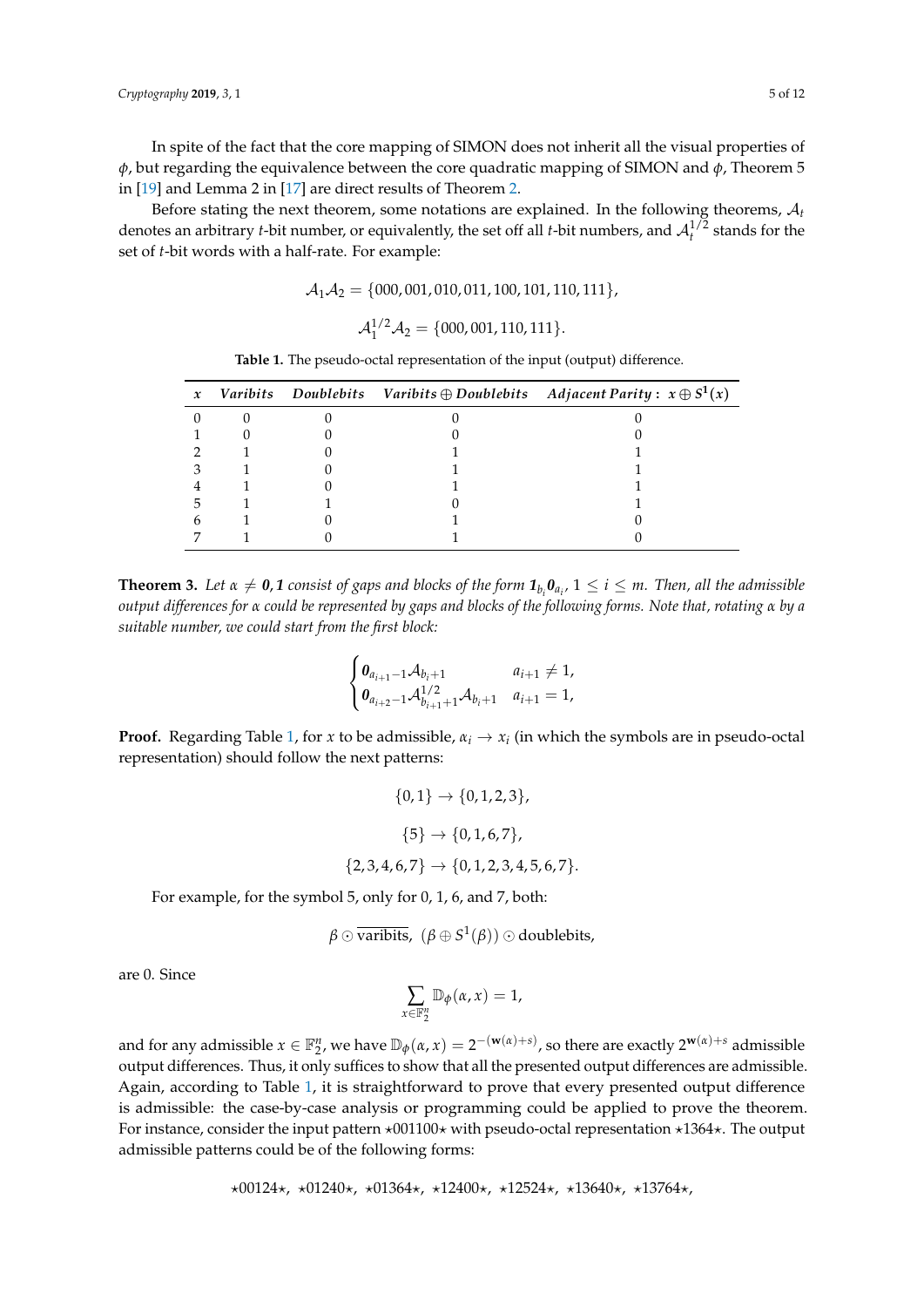considering Table [1.](#page-4-0) Note that the number of these patterns is  $8 = 2^{2+1}$ . Therefore, the theorem is proven in this case.  $\square$ 

As an example, let  $n = 8$  and  $\alpha = 00101100$ . Since  $\mathbf{w}(\alpha) = 3$  and  $\alpha$  has one gap of length greater than one, so for any admissible  $x \in \mathbb{F}_2^8$ , we have:

$$
\mathbb{D}_{\phi}(\alpha, x) = 2^{-4},
$$

by Theorem [2.](#page-3-1) Rotating *α* two times to the right gives 00001011. Now, by Theorem [3,](#page-4-1) the admissible output differences are of the form  $\mathbf{0}_3 \mathcal{A}_2^{1/2} \mathcal{A}_3$ ; i.e.,

00000000, 00000001, 00000010, 00000011, 00001100, 00001101, 00001110, 00001111,

00010000, 00010001, 00010010, 00010011, 00011100, 00011101, 00011110, 00011111.

The actual differences are the above numbers, rotated two times to the left.

<span id="page-5-0"></span> $\bf{Theorem~4.}$  Let  $\beta \neq 0$ ,  $\bf{1}$  consist of gaps and blocks of the form  $\bf{1}_{b_i}\bf{0}_{a_i}$ ,  $1 \leq i \leq m$ . Then, for any admissible  $input$  mask  $x \in \mathbb{F}_2^n$ , we have:

$$
\mathbb{L}_{\phi}(x,\beta) = 2^{-(\mathbf{w}(\beta)+t)}
$$

,

*where*  $t = |\{1 \le i \le m : b_i \mod 2 = 1|\}$ ; *i.e.*, *t* is the number of blocks of odd length. Furthermore, all the *admissible input masks consist of gaps and blocks of the form:*

$$
\begin{cases}\n\mathcal{A}_{b_i+1}\mathbf{0}_{a_i-1} & b_i \mod 2 = 1, \\
\mathcal{E}_{b_i+1}\mathbf{0}_{a_i-1} & b_i \mod 2 = 0,\n\end{cases}
$$

*where*  $\mathcal{E}_{2t+1}$  denotes all the  $(2t+1)$ -bit patterns  $(a_{2t},...,a_1,a_0)$  with:

$$
\bigoplus_{i=0}^t a_{2i}=0.
$$

**Proof.** The theorem could be proven either directly, using Theorem 5 in [\[15,](#page-11-11)[16\]](#page-11-13), or considering the comments in Appendix A (A.2) in [\[15\]](#page-11-11). In fact,  $\mathbb{L}_{\phi}(x,\beta)$  is equal to:

$$
2^{-\sum_{i=1}^m 2\lceil b_i/2\rceil}.
$$

Now, if  $b_i$  is even, the contribution of this block in the absolute value of the exponent is only its length, and if *b<sup>i</sup>* is odd, the contribution is equal to its length, plus one. Therefore, the presented formula is correct. For the admissible input masks, note that similar to the case of differential probability, since we have  $\mathbb{L}_{\phi}(x,\beta) = 2^{-(\mathbf{w}(\alpha)+t)}$ , for any admissible  $x \in \mathbb{F}_2^n$ , and  $\sum_{x \in \mathbb{F}_2^n} \mathbb{L}_{\phi}(x,\beta) = 1$ , so there are exactly 2 **<sup>w</sup>**(*β*)+*<sup>t</sup>* admissible input masks. Again, either by Theorem 5 in [\[15,](#page-11-11)[16\]](#page-11-13) or considering the comments of Appendix A (A.2) in [\[15\]](#page-11-11), the admissibility of the presented input masks is proven.  $\Box$ 

Regarding the equivalence between the core quadratic mapping of SIMON and *φ*, Theorem 5 in [\[20\]](#page-11-17) is a direct result of Theorem [4.](#page-5-0)

Let  $n = 8$  and  $\beta = 00101100$ . Since  $\mathbf{w}(\beta) = 3$  and  $\beta$  has one block of odd length, so for any admissible  $x \in \mathbb{F}_2^8$ , we have:

$$
\mathbb{L}_{\phi}(x,\beta) = 2^{-4},
$$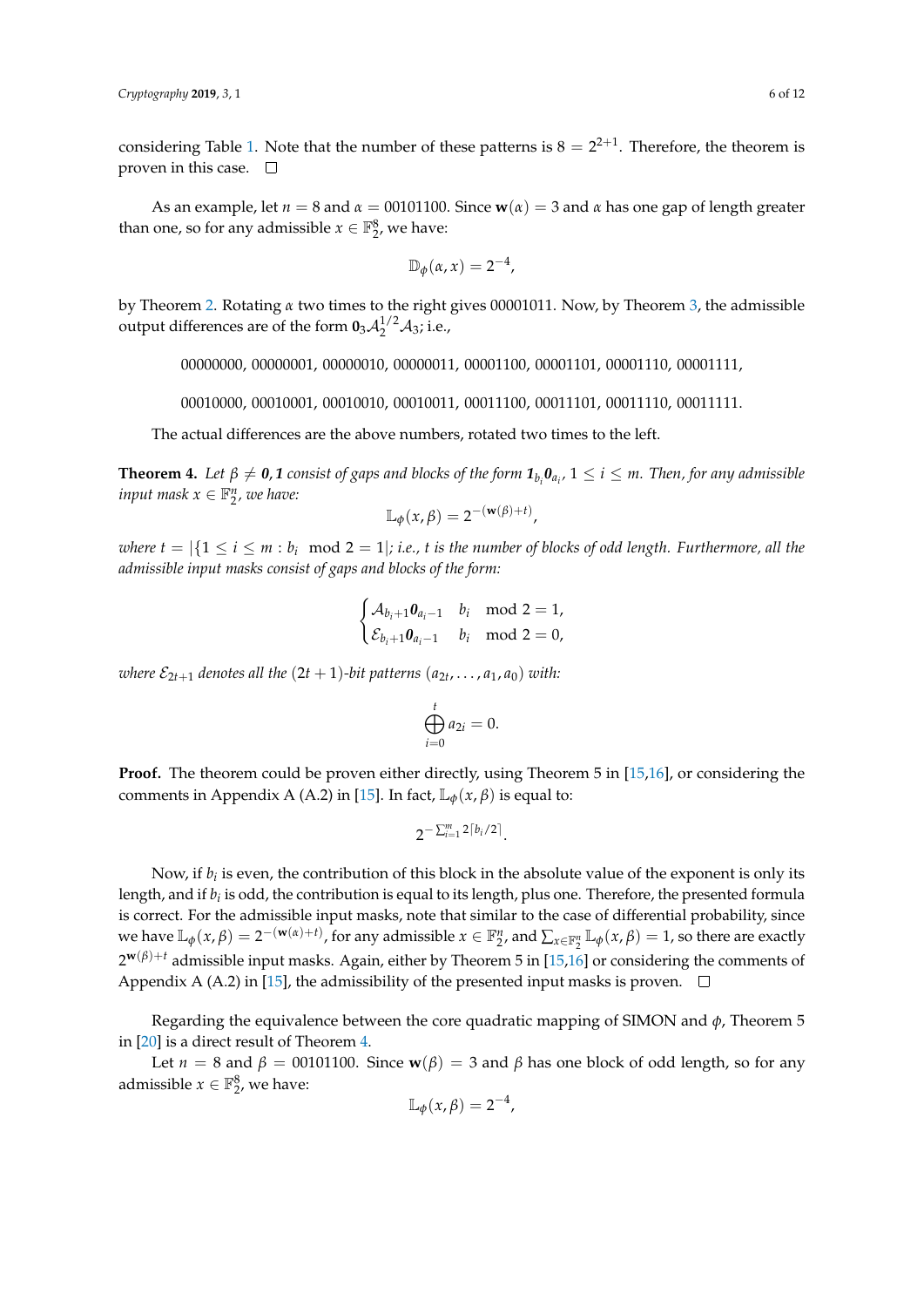by Theorem [4.](#page-5-0) Rotating *β*, two times to the left, gives 10110000. Now, by Theorem [4,](#page-5-0) the admissible output masks are of the form  $A_2E_3\mathbf{0}_3$ ; i.e.,

00000000, 00101000, 00010000, 00111000, 01000000, 01101000, 01010000, 01111000,

10000000, 10101000, 10010000, 10111000, 11000000, 11101000, 11010000, 11111000.

The actual masks are the above numbers, rotated two times to the right.

<span id="page-6-0"></span>**Remark 1.** *It is worth noting that, Theorems [3](#page-4-1) and [4](#page-5-0) characterize the set of all admissible input masks (output differences) for a given output mask (input difference) for the mapping φ; this in turn culminates in complete determination of the corresponding input masks (output differences) for the core quadratic mapping of SIMON. Note that, using the previous methods and without the proposed characterization, given any input difference or output mask, we should search for desired admissible output differences or input masks and then verify whether they are admissible or not; but, with the aid of the provided characterization, we simply search within the set of all admissible masks or differences. Further, we could even save a table for the sparse masks or differences (the ones with a low Hamming weight) to speed the search process. This way, the complexity of finding optimal linear and differential characteristics could be reduced, significantly.*

Defining  $\mathcal{N}_d(s)$  as the number of  $\alpha \in \mathbb{F}_2^n$  such that  $\mathbb{D}_{\phi}(\alpha, x) = 2^{-s}$  for any admissible  $x \in \mathbb{F}_2^n$  and  $\mathcal{N}_l(t)$  as the number of  $\beta \in \mathbb{F}_2^n$  such that  $\mathbb{L}_{\phi}(x,\beta) = 2^{2-2t}$  for any admissible  $x \in \mathbb{F}_2^n$ , we have the following propositions.

**Proposition 1.** *Let*  $n > 4$ *. We have:* 

$$
\mathcal{N}_d(1) = 0, \ \mathcal{N}_d(2) = n, \ \mathcal{N}_d(3) = 2n, \ \mathcal{N}_d(n-1) = 2n.
$$

**Proof.** The least absolute value for the exponent is two, which corresponds to *n* numbers of Hamming weight one. There are *n* numbers with only one block of length two, whose absolute value for the exponent equals three, and *n* numbers with only one pattern of 101, whose absolute value for the exponent is also equal to three. The *n* numbers with weight *n* − 2 have the absolute value for the exponent equal to *n*, as well as the *n* numbers with weight  $n - 1$ .  $\Box$ 

The proof of the next preposition is straightforward.

**Proposition 2.** Let  $n > 4$ . We have

$$
\mathcal{N}_l(1) = 0, \ \mathcal{N}_l(2) = 2n.
$$
  
 $\mathcal{N}_l(r) = 0, \ r > \frac{n+2}{2}.$ 

Table [2](#page-7-1) presents  $\mathcal{N}_l$  and  $\mathcal{N}_d$  for  $n = 16$ .

**Remark 2.** *On the one hand, the discussions of this section, combined with other techniques and using suitable data structures, could improve linear and differential attacks on the SIMON family of block ciphers, as stated in Remark [1.](#page-6-0) On the other hand, these studies show why this family of ciphers is resistant to (classical?) linear and differential cryptanalysis: in fact, regarding Table [2,](#page-7-1) we see that the number of input differences and output* masks with large differential probability or large squared correlation is small, compared to 2<sup>n</sup>.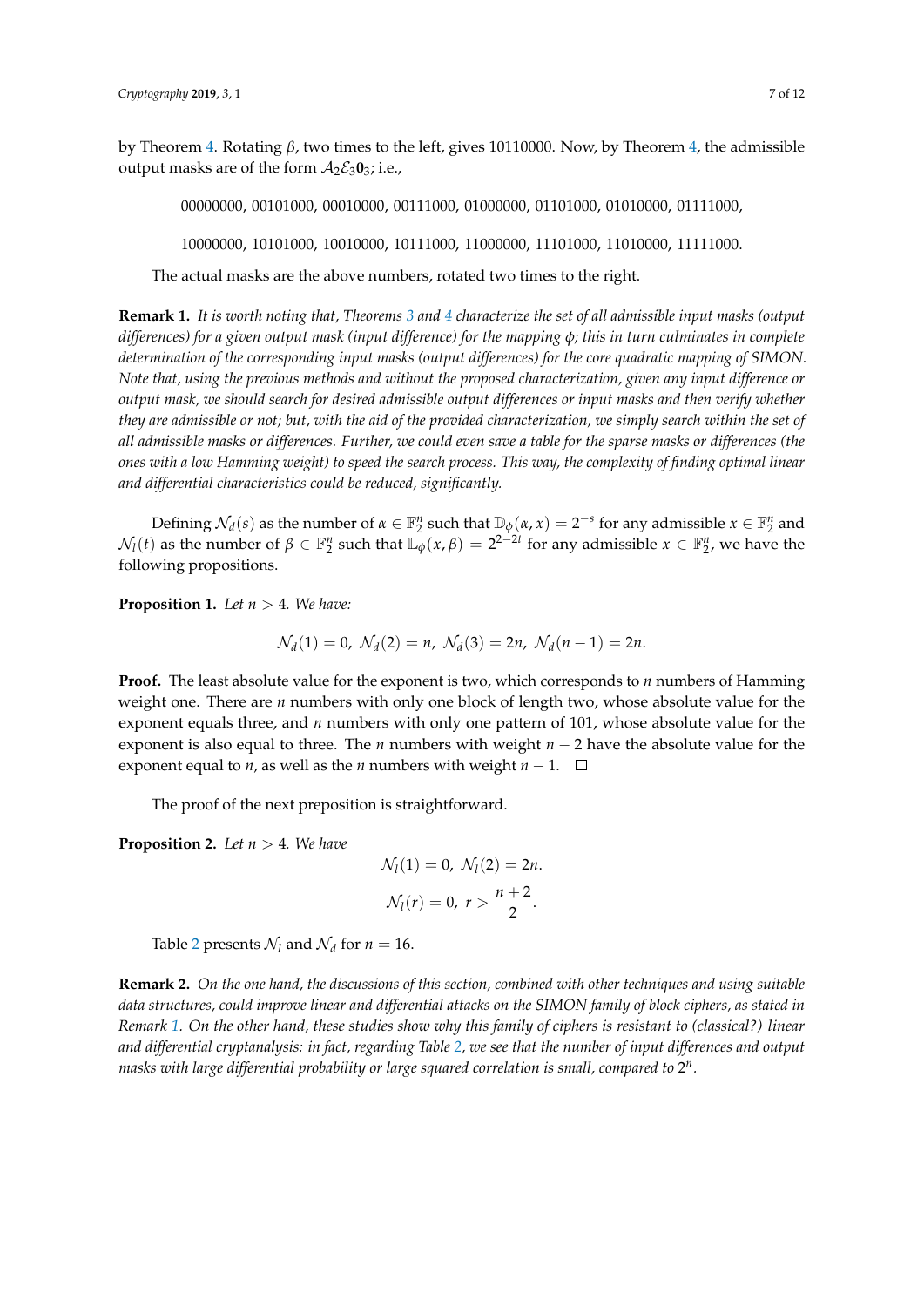<span id="page-7-1"></span>

| r                  |         | 2        | 3      | 4        | 5      | 6      |        | 8    |
|--------------------|---------|----------|--------|----------|--------|--------|--------|------|
|                    |         |          |        |          |        |        |        |      |
| $\mathcal{N}_d(r)$ | 0       | 16       | 32     | 152      | 432    | 1216   | 2960   | 6318 |
| $\mathcal{N}_1(r)$ | 0       | 32       | 416    | 2816     | 10,560 | 21,504 | 21,504 | 8192 |
| r                  | q       | 10       | 11     | 12       | 13     | 14     | 15     |      |
| $\mathcal{N}_d(r)$ | 411,472 | 16,320   | 15,344 | 8344     | 2496   | 400    | 32     |      |
| $\mathcal{N}_I(r)$ | 510     | $\Omega$ | 0      | $\Omega$ | 0      | 0      | 0      |      |

**Table 2.** Values of  $\mathcal{N}_l$  and  $\mathcal{N}_d$  for  $n = 16$ .

## <span id="page-7-0"></span>**4. Linear and Differential Properties of SPECK**

In this section, based on the previous studies on linear and differential properties of the operation of addition mod 2<sup>n</sup>, the explicit formula for differential probabilities and linear biases of modular addition mod 2<sup>n</sup>, along with straightforward algorithms for finding the output masks with maximum squared correlation, given the input masks and the output differences with the maximum differential probability, given the input differences, are presented.

Let  $a = (a_{n-1}, \ldots, a_1, a_0)$ ,  $b = (b_{n-1}, \ldots, b_1, b_0)$ , and  $c = (c_{n-1}, \ldots, c_1, c_0)$  be the two input masks and the output mask for the operation of addition mod 2 *n* , respectively. We wish to find  $|\mathcal{P}(a \cdot x \oplus b \cdot y = c \cdot z) - \frac{1}{2}|$ , where  $z = x + y \mod 2^n$ . Put:

$$
\gamma_i = 4c_{n-i-1} + 2b_{n-i-1} + a_{n-i-1}, \ 0 \le i < n.
$$

The sequence  $\gamma_i$  could be represented as a series of blocks  $\mathcal{B}_i$ ,  $1 \leq i \leq m$ , for some  $m$ , where each  $B_i$  is an e-block (a block of symbols 3, 5, and 6), an o-block (a block of symbols 1, 2, and 4), a 0-block, or a 7-block. The number of symbols in a block  $\beta$  is denoted by  $|\beta|$ , in the current paper. The following theorem, whose proof is illustrated in Figure [1,](#page-7-2) is proven in [\[24\]](#page-11-12). Start from the START state and traverse the diagram in Figure [1.](#page-7-2) If we are in State 0 and we see a symbol in  $\{1, 2, 3, 4, 5, 6\}$ , then the correlation is zero. Otherwise, the absolute exponent for the bias is the number of times we see *w* = *w* + 1. Note that if this bias equals 2<sup>−*t*</sup>, then the squared correlation is equal to 2<sup>2−2*t*</sup>.

<span id="page-7-2"></span>

**Figure 1.** Linear biases of modular addition mod 2*<sup>n</sup>* .

<span id="page-7-3"></span>**Theorem 5.** *With the notations as above, we have:*

$$
|\mathcal{P}(a \cdot x \oplus b \cdot y = c \cdot z) - \frac{1}{2}| = \begin{cases} 2^s & \rho = 1, \\ 0 & \rho = 0, \end{cases}
$$

*where:*

$$
s = \sum_{\mathcal{B}_i \in \mathbb{E} \cup \mathbb{O}} |\mathcal{B}_i| + \sum_{\mathcal{B}_i \in \mathbf{1}} \lfloor \frac{|\mathcal{B}_i|}{2} \rfloor + \sum_{\mathcal{B}_i \in \mathbf{0}} \rho_i |\mathcal{B}_i|,
$$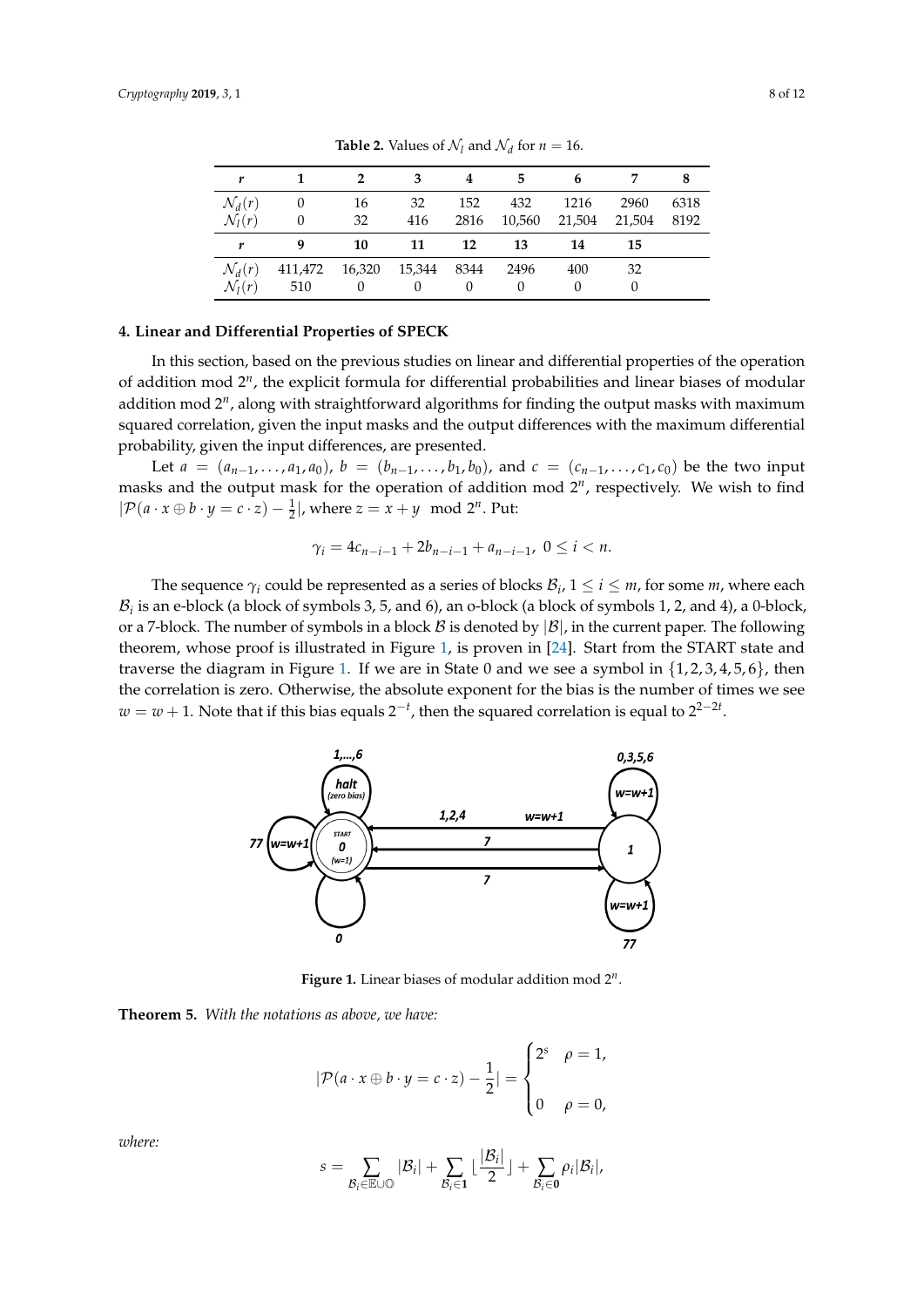*and*  $\rho_1 = 0$ *, and for*  $1 < i \leq m$ *,* 

 $\rho_i = |\{j : 0 \le j < i, \mathcal{B}_j \in \mathbb{O}\}| + |\{j : 0 \le j < i, \mathcal{B}_j \in \mathbb{1}, |\mathcal{B}_j| = 1 \mod 2\}| \mod 2.$ 

*Here,* E *stands for the set of all e-blocks,* O *stands for the set of all o-blocks, 1 denotes the set of all 7-blocks, and 0 represents the set of all 0-blocks.*

We have  $\rho = 0$  if and only if there exists  $1 \leq i \leq m$  such that  $\rho_i = 0$  and  $\mathcal{B}_i \in \mathbb{E} \cup \mathbb{O}$ , and  $\rho = 1$ , otherwise. Note that, in any case, the absolute value for the exponent of any nonzero linear bias is greater than or equal to  $\sum_{\mathcal{B}_i\in\mathbb{E}\cup\mathbb{O}}|\mathcal{B}_i|+\sum_{\mathcal{B}_i\in\mathbf{1}}\lfloor\frac{|\mathcal{B}_i|}{2}\rfloor.$ 

 $\text{Suppose that } a = (a_{n-1}, \ldots, a_1, a_0)$ , and  $b = (b_{n-1}, \ldots, b_1, b_0)$ , are the two input masks. Put:

$$
\gamma_i = 2b_{n-i-1} + a_{n-i-1}, \ 0 \le i < n.
$$

Clearly, *γ<sup>i</sup>* consists of 0-blocks, 3-blocks, and {1, 2}-blocks, i.e., blocks of Symbols 1 and 2. Now, regarding the diagram in Figure [1,](#page-7-2) we have the following straightforward algorithm for finding output masks with maximum correlation:

"Firstly, put  $c_i = 0$  for every symbol in every 0-block, and  $c_i = 1$ , otherwise. Therefore, we have 0-blocks, 7-blocks, and e-blocks. Now, starting from the first block, for each series of consecutive 0-blocks and 7-blocks, put  $c_i = 0$  for the last symbol in each 7-block of odd length, to make it of even length. For the last 7-block in this series of blocks, if it is of even length, make it of odd length by setting  $c_i = 0$ , for the last symbol in this 7-block. For each e-block, make the last symbol an o-block of length one by setting  $c_i = 0$  for its corresponding symbol. Note that, if the first block which is always a 7-block is of length one, it could not be rendered an even block; so, if there is a series of 0-blocks and 7-blocks after this 7-block, then the first appearing 7-block should be made of odd length."

As an example, Let  $n = 16$ ,

*a* = (1, 0, 0, 0, 1, 0, 1, 1, 0, 0, 1, 1, 1, 0, 0, 1),

 $b = (0, 1, 1, 1, 0, 1, 1, 1, 0, 0, 1, 1, 1, 0, 0, 1).$ 

Then, an optimum output mask is  $c = (1, 1, 1, 1, 1, 1, 0, 1, 0, 0, 1, 1, 1, 0, 0, 1)$ .

Let  $a = (a_{n-1}, \ldots, a_1, a_0)$ ,  $b = (b_{n-1}, \ldots, b_1, b_0)$ , and  $c = (c_{n-1}, \ldots, c_1, c_0)$  be the two input differences and the output difference, respectively. We want to find:

$$
\mathcal{P}((x+y)\oplus((x\oplus a)+(y\oplus b))=c).
$$

Here, + stands for addition mod 2*<sup>n</sup>* . Put:

$$
\gamma_i = 4c_{n-1-i} + 2b_{n-i-1} + a_{n-i-1}, \ 0 \le i < n.
$$

The sequence  $\gamma_i$  could be represented as a series of blocks  $\mathcal{B}_i$ ,  $1 \leq i \leq m$ , for some  $m$ , where each  $B_i$  is an e-block, an o-block, a 0-block, or a 7-block. The next theorem is proven considering Figure [2.](#page-9-0) This picture is due to [\[18\]](#page-11-14).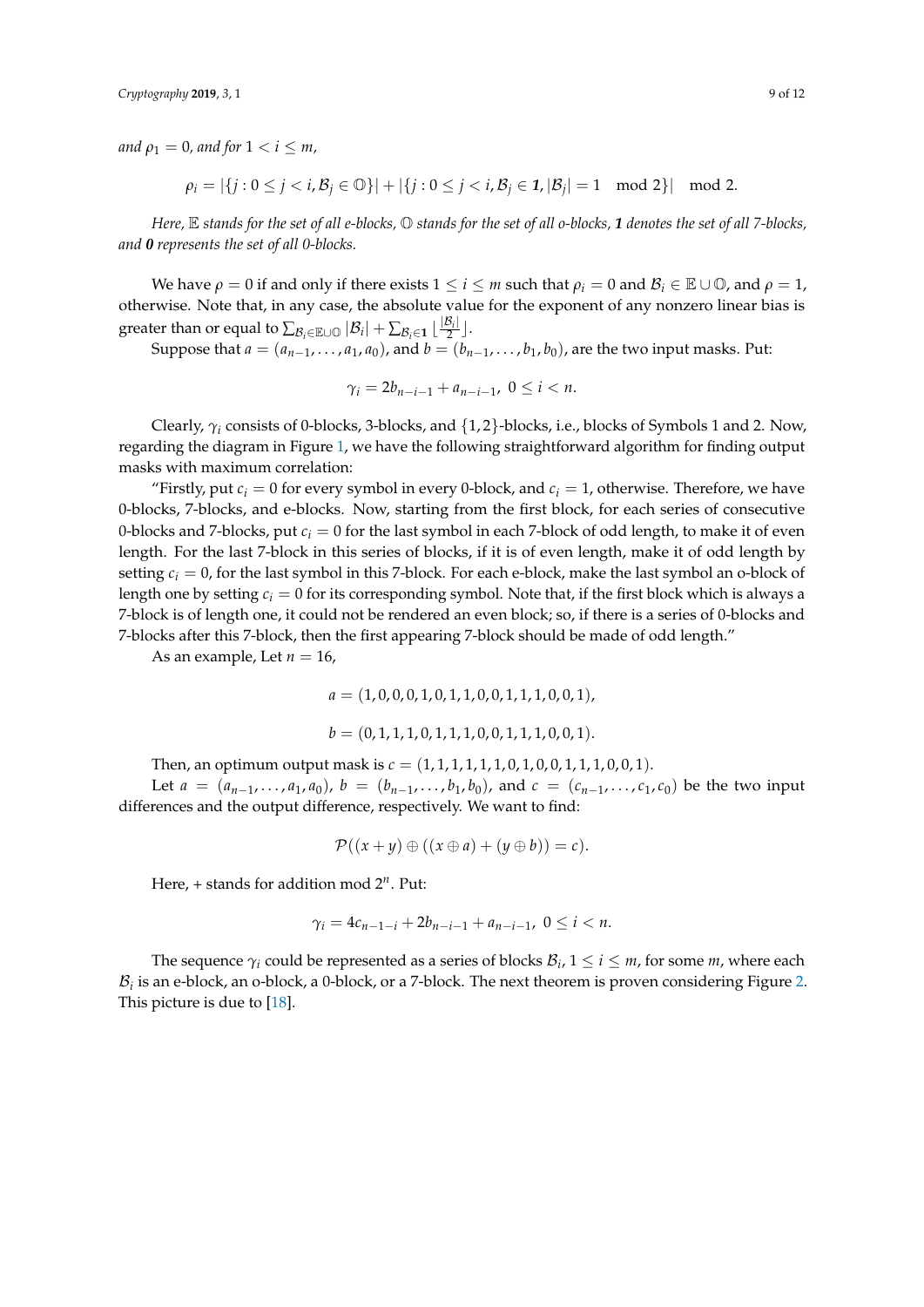<span id="page-9-0"></span>

**Figure 2.** Differential probabilities of modular addition mod 2*<sup>n</sup>* .

<span id="page-9-1"></span>**Theorem 6.** *With the notations as before, we have:*

$$
\mathcal{P}((x+y) \oplus ((x \oplus a) + (y \oplus b)) = c) = \begin{cases} 2^t & \alpha = 1, \\ 0 & \alpha = 0, \end{cases}
$$

*where:*

$$
t = \sum_{\mathcal{B}_i \in \mathbb{E} \cup \mathbb{O}} |\mathcal{B}_i|,
$$

*and*  $\alpha = 0$  *if and only if there exists an*  $0 \le i < m$ , such that  $B_i \in \mathbf{1} \cup \mathbb{O}$  and  $B_{i+1} \in \mathbf{1}$ , or  $B_i \in \mathbf{1} \cup \mathbb{E}$  and  $\mathcal{B}_{i+1} \in \mathbf{0}$ *, or when*  $\mathcal{B}_m \in \mathbb{O} \cup \mathbf{1}$ *; and*  $\alpha = 1$ *, otherwise.* 

The correctness of the following algorithm is justified considering Figure [2:](#page-9-0) note that the differential probability is zero if we end at states  $(1,0)$  or  $(0,0)$ . The absolute value for the exponent is equal to the number of times we see  $w = w + 1$ .

Suppose that  $a = (a_{n-1}, \ldots, a_1, a_0)$  and  $b = (b_{n-1}, \ldots, b_1, b_0)$  are the two input differences. Put:

$$
\gamma_i = 2b_{n-i-1} + a_{n-i-1}, \ 0 \le i < n.
$$

Obviously,  $\gamma_i$  consists of 0-blocks, 3-blocks, and  $\{1, 2\}$ -blocks. Now, regarding the diagram in Figure [2,](#page-9-0) we have the following straightforward algorithm for finding output differences with maximum differential probability:

"If  $B_t$  is a 0-block and  $B_{t+1}$  is a  $\{1, 2\}$ -block, for some *t*, then make this  $\{1, 2\}$ -block an e-block, by setting  $c_i = 1$  for all the symbols in this block. If  $B_t$  is a 0-block and  $B_{t+1}$  is a 3-block, then make an o-block of length one, by setting  $c_i = 0$  for the last symbol in this 0-block. If  $B_t$  is a 3-block and  $B_{t+1}$  is a  $\{1, 2\}$ -block, then make this  $\{1, 2\}$ -block an o-block by setting  $c_i = 0$  for all the symbols in this block. If  $B_t$  is a 3-block and  $B_{t+1}$  is a 0-block, then make an e-block of length one, by setting  $c_i = 1$  for the last symbol in this 3-block. If  $B_t$  is an o-block and  $B_{t+1}$  is a 0-block, then make an e-block of length one by setting  $c_i = 1$  for the last symbol in this o-block. If  $B_t$  is an e-block and  $B_{t+1}$  is a 3-block, then make an o-block of length one by setting  $c_i = 0$  for the last symbol in this 0-block. Finally, if the last block is an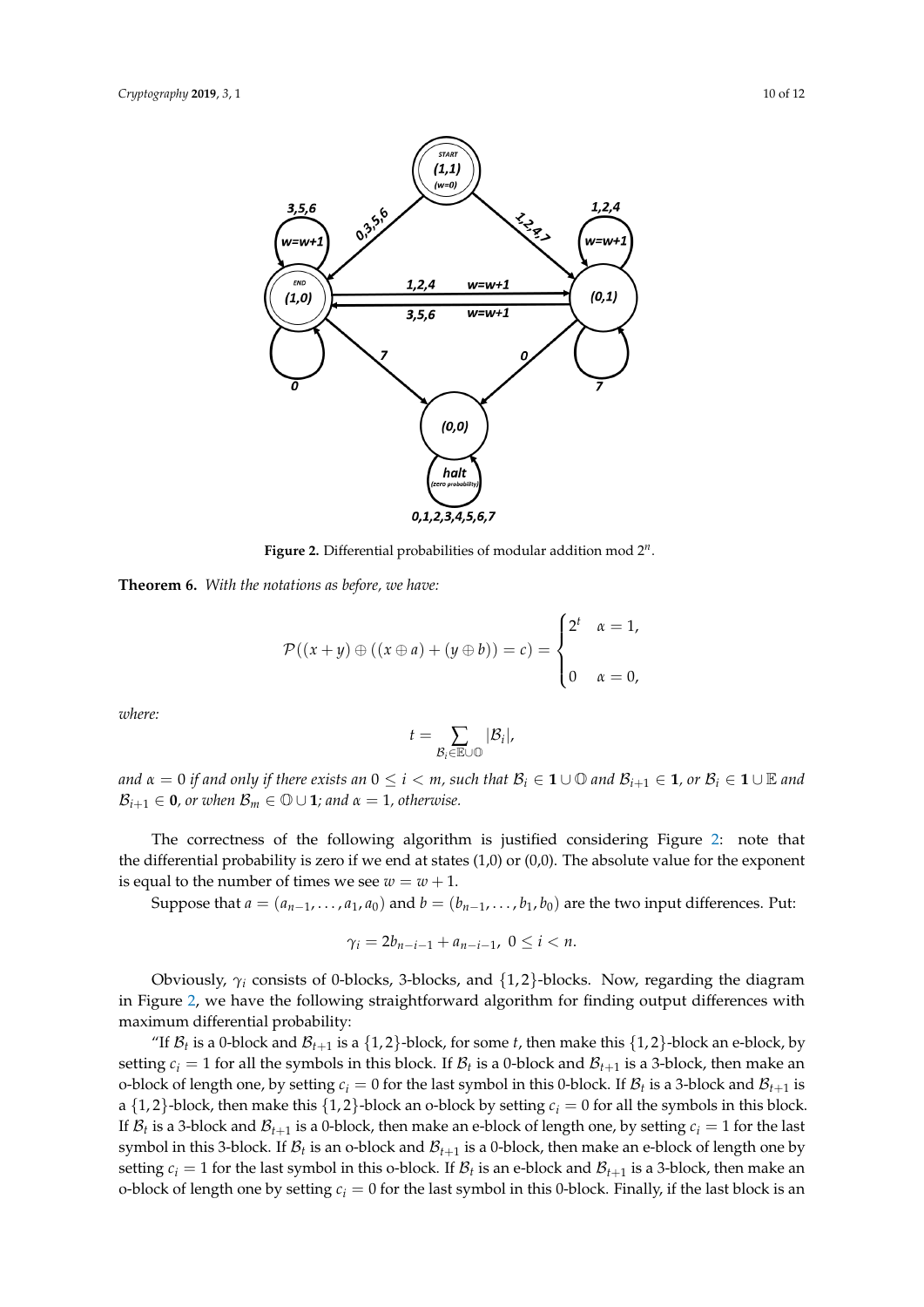o-block or a 3-block, make an e-block of length one by setting  $c_i = 1$  for the last symbol in the o-block or setting  $c_i = 0$  for the last symbol in the 3-block."

As an example, Let  $n = 16$ ,

*a* = (1, 1, 1, 1, 1, 0, 0, 0, 0, 0, 1, 1, 0, 0, 0, 0),

 $b = (0, 0, 1, 0, 0, 0, 0, 0, 1, 1, 1, 0, 0, 0, 0, 0).$ 

Then, an optimum output difference is  $c = (1, 1, 1, 0, 1, 0, 0, 0, 1, 0, 1, 0, 0, 0, 0, 0)$ .

<span id="page-10-4"></span>**Remark 3.** *Similar to the case of SIMON, the presented algorithms characterize optimum output masks (output differences) for given input masks (input differences) for the operation of addition mod* 2 *n . Without the proposed algorithms, given any input differences or masks, we should search for desired admissible output differences or masks; but, with the aid of the proposed algorithms, we simply search within the set of optimum masks or differences. In the case of sparse masks or differences (the ones with a low Hamming weight), even a table could be saved to speed the search process. This way, the complexity of finding linear and differential characteristics could be reduced, significantly.*

**Remark 4.** *On the one hand, the studies of this section, combined with other methods and using suitable data structures, could reduce the complexity of linear and differential attacks on the SPECK family of block ciphers and speed up the search for finding the optimal differences or masks. On the other hand, they somehow show why this family of ciphers is resistant to (classic?) linear and differential cryptanalysis: Theorems [5](#page-7-3) and [6](#page-9-1) show that, whatever the two input masks and differences are, the absolute value in the exponent of nonzero differential probabilities and squared correlations could not be smaller than some lower bounds.*

## <span id="page-10-3"></span>**5. Conclusions**

SIMON and SPECK families of block ciphers are well-known lightweight ciphers, which have widely attracted the attention of researchers. In this note, based on the previous studies on SIMON, an explicit formula for the linear and differential probabilities of this family of ciphers is proposed. In the case of SPECK, as the only nonlinear operation in this family of ciphers is addition mod 2<sup>n</sup>, after reformulating the formula for squared correlations and differential probabilities of addition mod 2 *n* , straightforward algorithms for finding the output masks with maximum squared correlation, given the input masks, as well as the output differences with the maximum differential probability, given the input differences, are presented.

The studies of the current paper, combined with other methods and using suitable data structures, could improve linear and differential cryptanalysis on the SIMON and SPECK families of block ciphers, as stated in Remarks [1](#page-6-0) and [3.](#page-10-4) Besides, the investigations of this paper somehow show why these families of ciphers are resistant to classic linear and differential cryptanalysis.

**Funding:** This research received no external funding.

**Conflicts of Interest:** The author declares no conflict of interest.

## **References**

- <span id="page-10-0"></span>1. Beaulieu, R.; Shors, D.; Smith, J.; Treatman-Clark, S.; Weeks, B.; Wingers, L. The SIMON and SPECK Families of Lightweight Block Ciphers. *IACR Cryptol. ePrint Arch.* **2013**, *2013*, 404.
- <span id="page-10-1"></span>2. Alizadeh, J.; AlKhzaimi, H.; Aref, M.R.; Bagheri, N.; Gauravaram, P.; Kumar, A.; Lauridsen, M.M.; Sanadhya, S.K. Cryptanalysis of SIMON Variants with Connections. In Proceedings of the International Workshop on Radio Frequency Identification: Security and Privacy Issues, Graz, Austria, 9–11 July 2013; pp. 90–107.
- <span id="page-10-2"></span>3. Abed, F.; List, E.; Lucks, S.; Wenzel, J. Differential Cryptanalysis of Round-Reduced Simon and Speck. In Proceedings of the International Conference on Fast Software Encryption, London, UK, 3–5 March 2014; pp. 525–545.